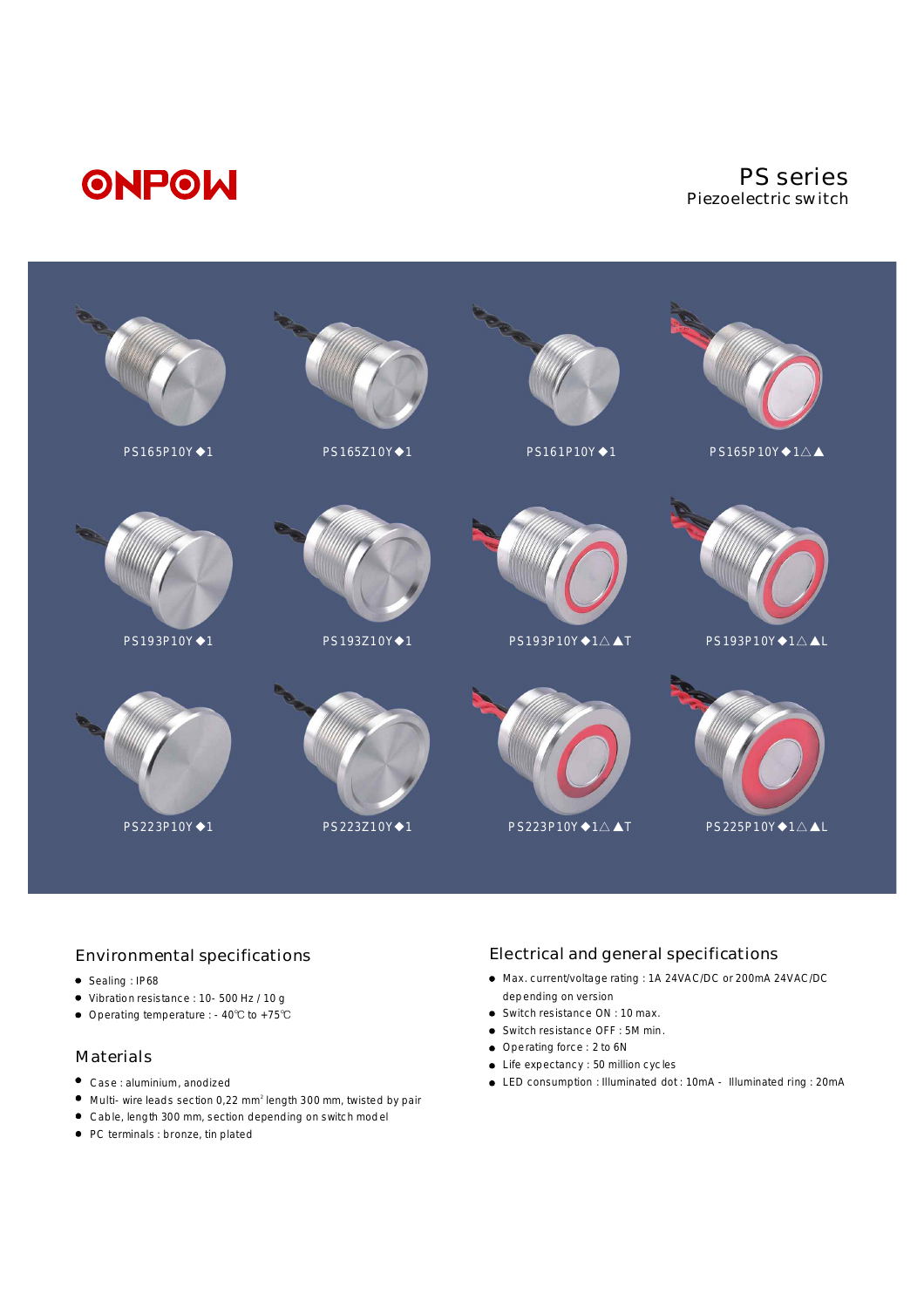# Implication of Type

| <b>PS</b> | 16                |                              |                     |                         |                       |                                   |                 |                          |
|-----------|-------------------|------------------------------|---------------------|-------------------------|-----------------------|-----------------------------------|-----------------|--------------------------|
|           | Series   Mounting | Operator                     | Electrical function | Terminals               | Colours / Materials   | Switch ratings                    | LED colour      | Lamp voltage             |
|           |                   | dimensions 5P Flat operator, | 10 NO (pulse)       | Y Lead(length 30mm)     | 0 Natural anodized    | 1 200mA 24VAC/DC Blank Non-illum. |                 | Blank Non-illum.         |
|           |                   | height 4,5                   |                     | Other Lead length and   | <b>Black anodized</b> |                                   | R Red           | 05 Standard ring - 5VDC  |
|           |                   | 1P Flat operator,            |                     | connection              | 2 Blue anodized       |                                   | G Green         | 12 Standard ring - 12VDC |
|           |                   | height 1.0                   |                     | mode can be customized. | 3 Gold anodized       |                                   | <b>Y</b> Yellow | 24 Standard ring - 24VDC |
|           |                   | (non illuminated)            |                     |                         | 4 Red anodized        |                                   | O Orange        |                          |
|           |                   | 5Z With finger location,     |                     |                         | S Stainless steel     |                                   | <b>B</b> Blue   |                          |
|           |                   | height 4,5                   |                     |                         | 316L                  |                                   | W White         |                          |
|           |                   | (non-illuminated)            |                     |                         |                       |                                   |                 |                          |

| PS | 19                |                          |                                        |                         |                               |                  |                  |                        |
|----|-------------------|--------------------------|----------------------------------------|-------------------------|-------------------------------|------------------|------------------|------------------------|
|    | Series   Mounting | Operator                 | Electrical function <b>I</b> Terminals |                         | Colours / Materials   Ratings |                  | LED colour       | Lamp voltage           |
|    | dimensions        | 3P flat operator,        | 10 NO (pulse)                          | Y Lead(length 30mm)     | 0 Natural anodized            | 1 200mA 24VAC/DC | Blank Non-illum. | Blank Non-illum.       |
|    |                   | height 3.0               |                                        | Other Lead length and   | 1 Black anodized              |                  | R Red            | 05T thin ring - 5VDC   |
|    |                   | 3Z with finger location, |                                        | connection              | 2 Blue anodized               |                  | G Green          | 12T thin ring - 12VDC  |
|    |                   | height 3.0               |                                        | mode can be customized. | 3 Gold anodized               |                  | Y Yellow         | 24T thin ring - 24VDC  |
|    |                   |                          |                                        |                         | 4 Red anodized                |                  | O Orange         | 05L large ring - 5VDC  |
|    |                   |                          |                                        |                         | S Stainless steel             |                  | <b>B</b> Blue    | 12L large ring - 12VDC |
|    |                   |                          |                                        |                         | 316L                          |                  | W White          | 24L large ring - 24VDC |

| <b>PS</b> | 22                |                                      |                                 |                         |                       |          |                  |                        |
|-----------|-------------------|--------------------------------------|---------------------------------|-------------------------|-----------------------|----------|------------------|------------------------|
|           | Series   Mounting | 3P Flat operator, height 3.0         | Electrical function   Terminals |                         | Colours / Materials   | Ratings  | LED colour       | Lamp voltage           |
|           | dimensions        | (Not available with large            | 10 NO (pulse)                   | Y Lead(length 30mm)     | 0 Natural anodized    | 200mA    | Blank Non-illum. | Blank Non-illum.       |
|           |                   | illuminated ring.)                   |                                 | Other Lead length and   | <b>Black anodized</b> | 24VAC/DC | R Red            | 05T thin ring - 5VDC   |
|           |                   | 3Z With finger location, height 3.0, |                                 | connection              | 2 Blue anodized       |          | G Green          | 12T thin ring - 12VDC  |
|           |                   | (Not available with                  |                                 | mode can be customized. | 3 Gold anodized       |          | Y Yellow         | 24T thin ring - 24VDC  |
|           |                   | illuminated ring).                   |                                 |                         | 4 Red anodized        |          | O Orange         | 05L large ring - 5VDC  |
|           |                   | 5P Flat operator, height 4.5         |                                 |                         | S Stainless steel     |          | <b>B</b> Blue    | 12L large ring - 12VDC |
|           |                   | (Available with large                |                                 |                         | 316L                  |          | W White          | 24L large ring - 24VDC |
|           |                   | illuminated ring only.)              |                                 |                         |                       |          |                  | 05D dot - 5VDC         |
|           |                   |                                      |                                 |                         |                       |          |                  | 12D dot - 12VDC        |
|           |                   |                                      |                                 |                         |                       |          |                  | 24D dot - 24VDC        |



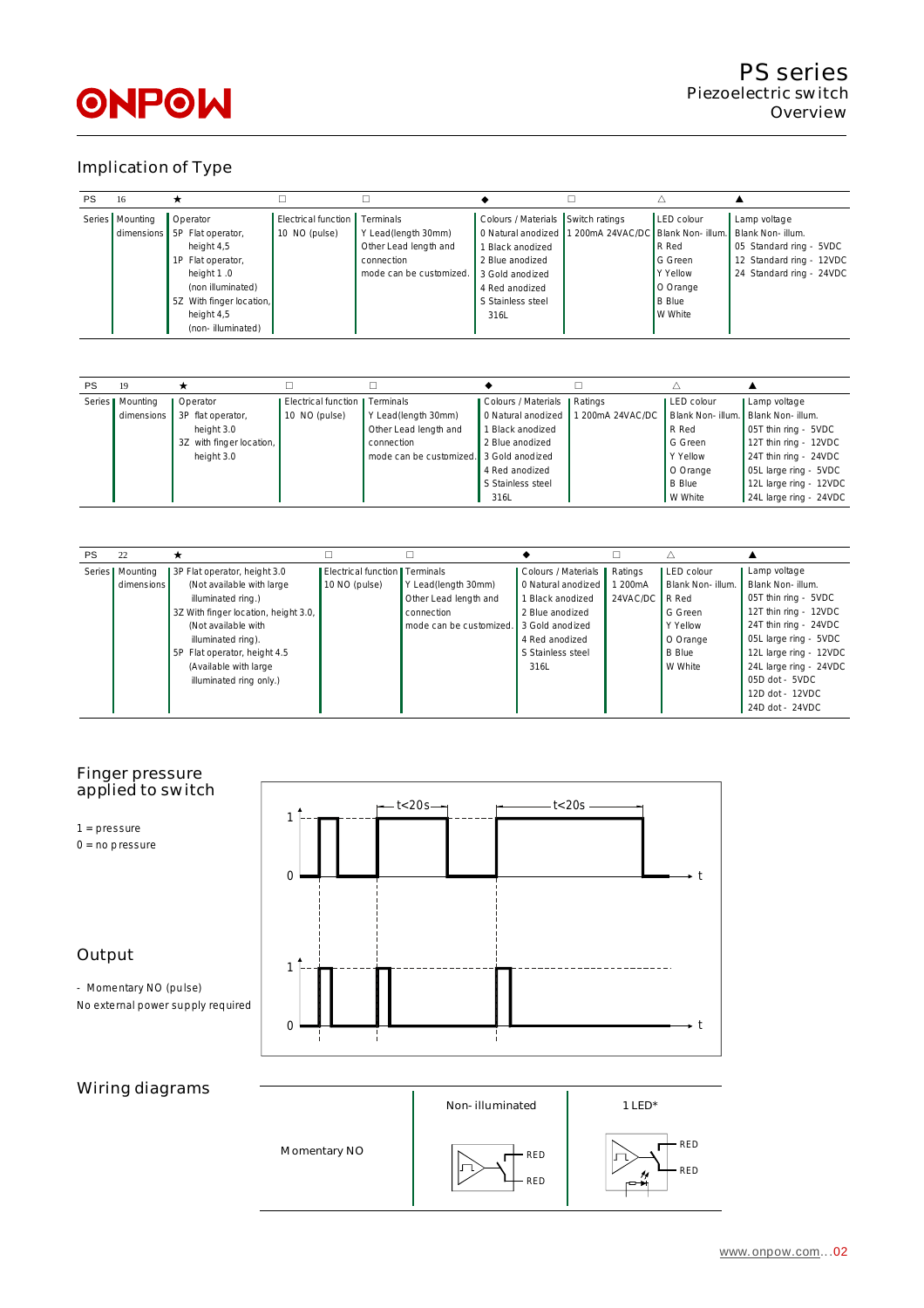## Non-illuminated, operator height 4.50mm, flat



PS165P10Y◆1

## Non-illuminated, operator height 4.50mm, with finger location



PS165Z10Y◆1

### Non-illuminated, operator height 1mm, flat



PS161P10Y◆1

## With standard illuminated ring, operator height 4.50mm, flat



|     | $\frac{1}{\Theta}$<br>//<br>ı<br>-<br>$0.2^{1}$<br>15.5<br>4.5 |
|-----|----------------------------------------------------------------|
| ıge |                                                                |







0.5-8Max.  $0.22$ mm<sup>2</sup> M16x1 Φ13.5 1.2

 $PS165P10Y*1\triangle \blacktriangle$ 

| Colours / Materials | <b>LED</b> colour | Lamp voltage             |  |
|---------------------|-------------------|--------------------------|--|
| 0 Natural anodized  | Blank Non-illum.  | Blank Non-illum.         |  |
| 1 Blue anodized     | R Red             | 05 Standard ring - 5VDC  |  |
| 2 Black anodized    | G Green           | 12 Standard ring - 12VDC |  |
| 3 Gold anodized     | Y Yellow          | 24 Standard ring - 24VDC |  |
| 4 Red anodized      | O Orange          |                          |  |
|                     | <b>B</b> Blue     |                          |  |
| S Stainless steel   | W White           |                          |  |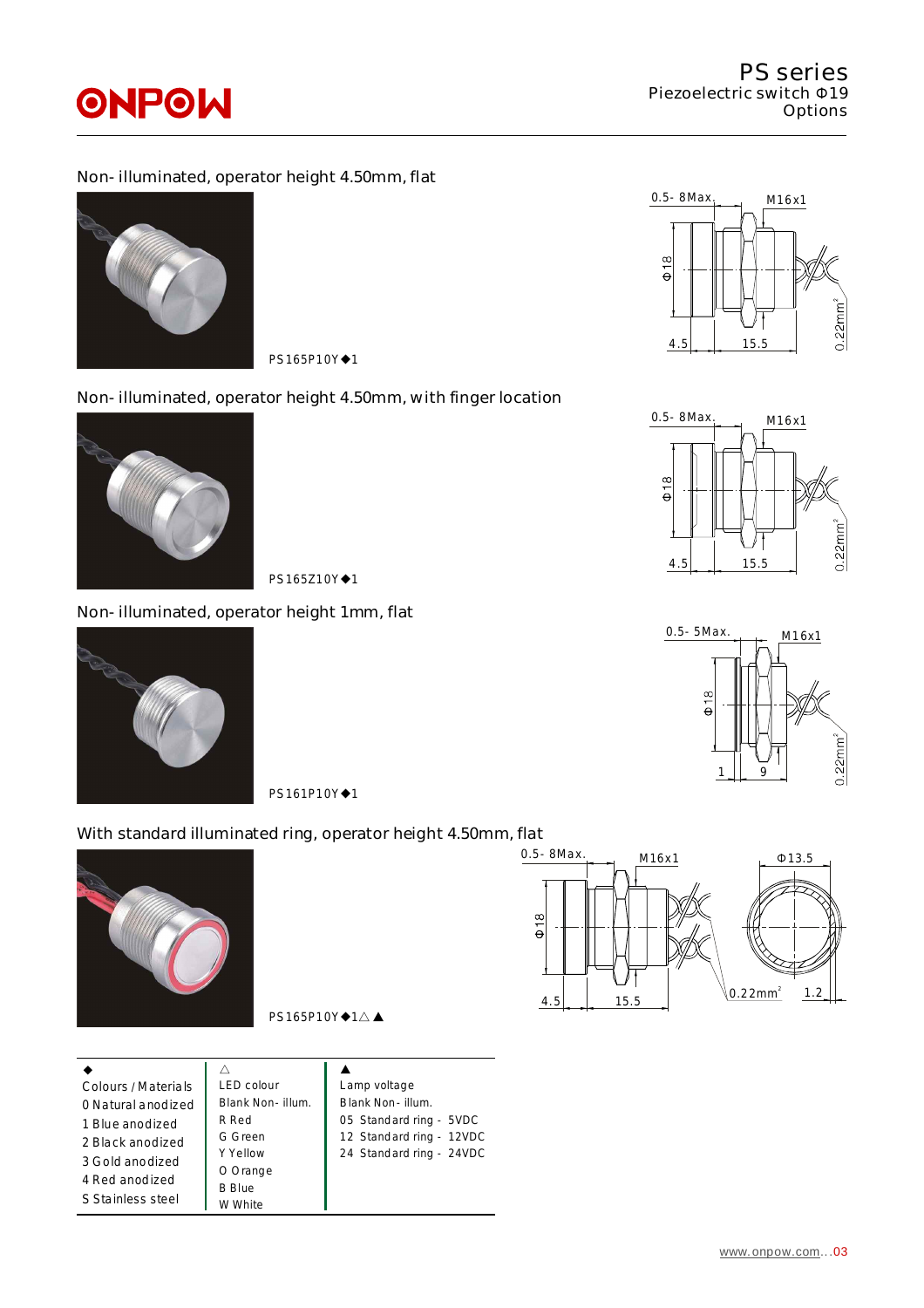### Non-illuminated - operator height 3mm, flat



PS193P10Y◆1

### Non-illuminated - operator height 3mm, with finger location



PS193Z10Y◆1

## With thin illuminated ring, operator height 3mm, flat



 $622$  $0.22$ mm<sup>2</sup> 1.2  $3 \mid 17$ 

M19x1

 $0.5 - 8$ Max. M19x1  $\downarrow$  013.5

PS193P10Y◆1△▲T

## With large illuminated ring, operator height 3 mm, with chamfer





#### PS193P10Y◆1△▲L

| Colours / Materials | <b>LED</b> colour | Lamp voltage           |
|---------------------|-------------------|------------------------|
| 0 Natural anodized  | Blank Non-illum.  | Blank Non-illum.       |
| 1 Blue anodized     | R Red             | 05T thin ring - 5VDC   |
| 2 Black anodized    | G Green           | 12T thin ring - 12VDC  |
| 3 Gold anodized     | Y Yellow          | 24T thin ring - 24VDC  |
| 4 Red anodized      | O Orange          | 05L large ring - 5VDC  |
| S Stainless steel   | <b>B</b> Blue     | 12L large ring - 12VDC |
|                     | W White           | 24L large ring - 24VDC |



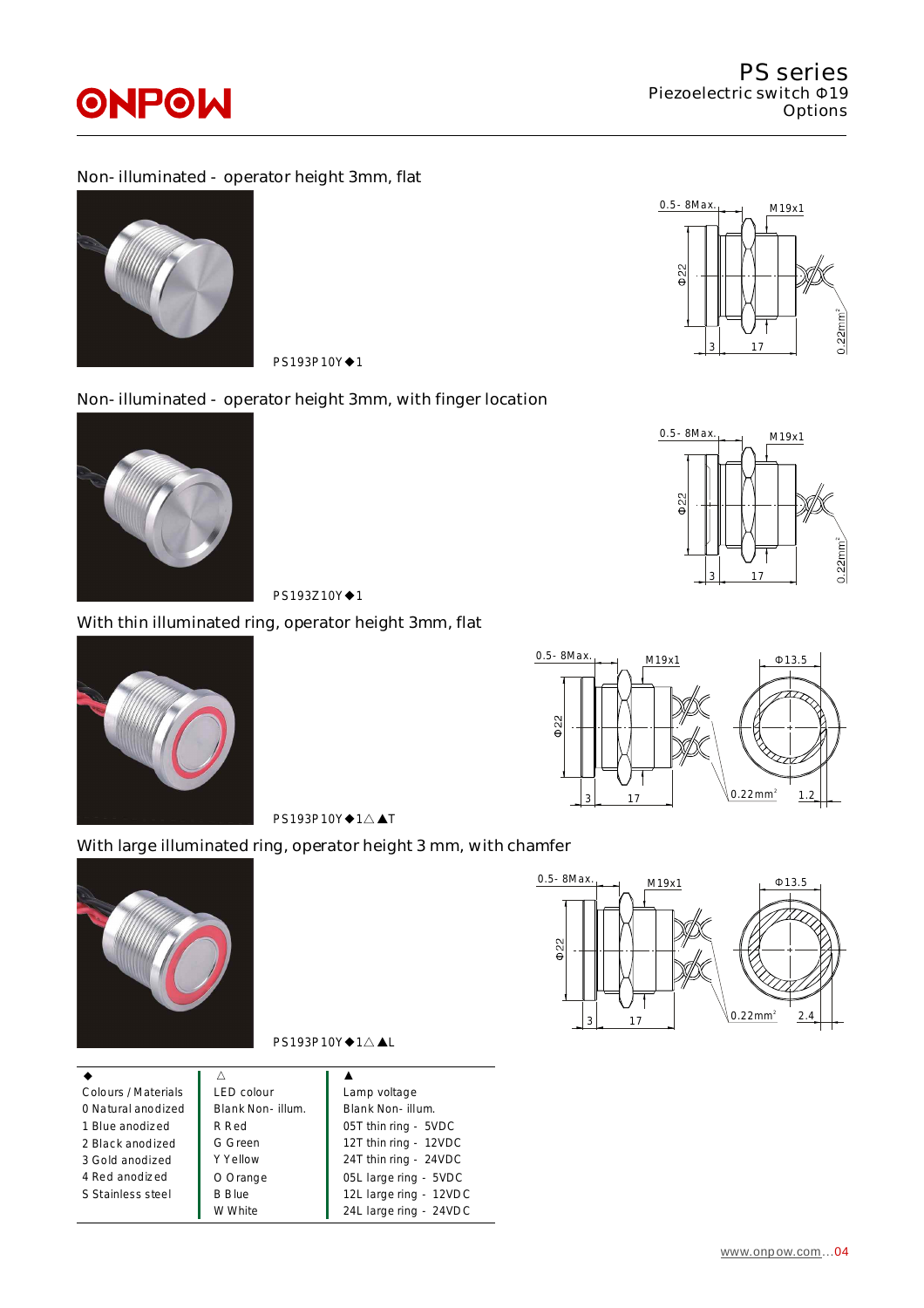#### Non-illuminated, operator height 3 mm, flat



PS223P10Y◆1

#### Non-illuminated, operator height 3 mm, with finger location



PS223Z10Y◆1

### With thin illuminated ring - operator height 3 mm, flat



 $\Phi$ 28  $0.22mm^2$ 3 17

2.4  $0.5 - 8$ Max. M22x1 Φ13.5

PS223P10Y◆1△▲T

## With large illuminated ring, operator height 4.50mm, flat





PS225P10Y◆1△▲L

| Colours / Materials<br>0 Natural anodized<br>1 Blue anodized<br>2 Black anodized<br>3 Gold anodized<br>4 Red anodized<br>S Stainless steel | LED colour<br>Blank Non-illum.<br>R Red<br>G Green<br>Y Yellow<br>O Orange<br><b>B</b> Blue | Lamp voltage<br>Blank Non-illum.<br>$05D$ dot - $5VDC$<br>12D dot - 12VDC<br>24D dot - 24VDC<br>05T thin ring - 5VDC<br>12T thin ring - 12VDC | 05L large ring - 5VDC<br>12L large ring - 12VDC<br>24L large ring - 24VDC |
|--------------------------------------------------------------------------------------------------------------------------------------------|---------------------------------------------------------------------------------------------|-----------------------------------------------------------------------------------------------------------------------------------------------|---------------------------------------------------------------------------|
|                                                                                                                                            | W White                                                                                     | 24T thin ring - 24VDC                                                                                                                         |                                                                           |